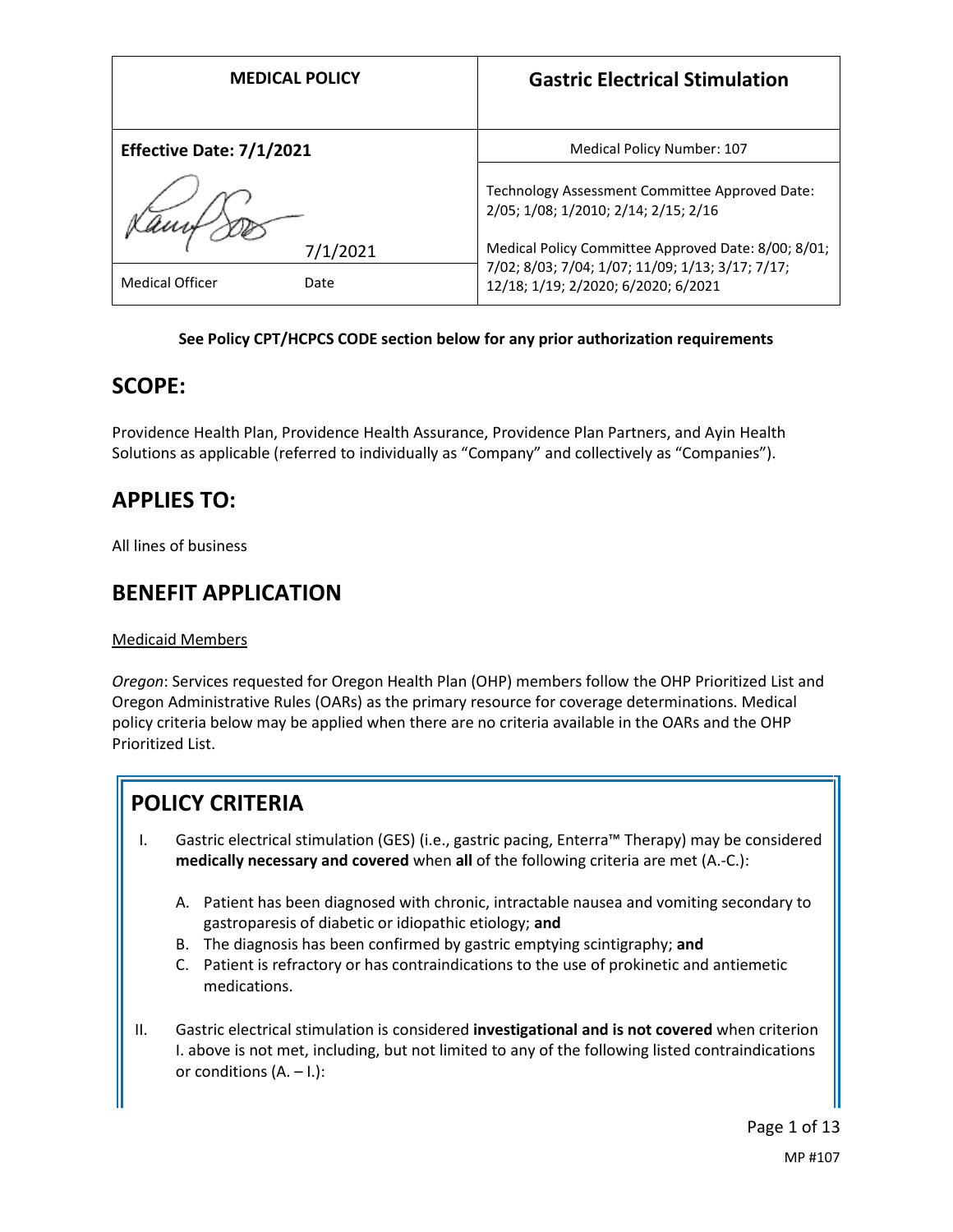- A. Treatment of obesity
- B. Gastric obstruction or pseudo-obstruction
- C. Prior gastric resection
- D. Prior fundoplication
- E. History of eating disorders
- F. History of seizures
- G. Primary swallowing disorders
- H. Chemical dependency
- I. Psychogenic vomiting

Link to **Policy Summary** 

# **CPT/HCPCS CODES**

| <b>All Lines of Business</b>        |                                                                                                                                |  |
|-------------------------------------|--------------------------------------------------------------------------------------------------------------------------------|--|
| <b>Prior Authorization Required</b> |                                                                                                                                |  |
| 43647                               | Laparoscopy, surgical; implantation or replacement of gastric neurostimulator<br>electrodes, antrum                            |  |
| 43648                               | Laparoscopy, surgical; revision or removal of gastric neurostimulator electrodes, antrum                                       |  |
| 43881                               | Implantation or replacement of gastric neurostimulator electrodes, antrum, open                                                |  |
| 43882                               | Revision or removal of gastric neurostimulator electrodes, antrum, open                                                        |  |
| 64590                               | Insertion or replacement of peripheral or gastric neurostimulator pulse generator or<br>receiver, direct or inductive coupling |  |
| 64595                               | Revision or removal of peripheral or gastric neurostimulator pulse generator or receiver                                       |  |
| C1767                               | Generator, neurostimulator (implantable), non-rechargeable                                                                     |  |
| C1778                               | Lead, neurostimulator (implantable)                                                                                            |  |
| C1822                               | Generator, neurostimulator (implantable), high frequency, with rechargeable battery                                            |  |
|                                     | and charging system                                                                                                            |  |
| C1823                               | Generator, neurostimulator (implantable), non-rechargeable, with transvenous sensing                                           |  |
|                                     | and stimulation leads                                                                                                          |  |
| C1883                               | Adapter/extension, pacing lead or neurostimulator lead (implantable)                                                           |  |
| C1897                               | Lead, neurostimulator test kit (implantable)                                                                                   |  |
| E0765                               | FDA approved nerve stimulator, with replaceable batteries, for treatment of nausea and                                         |  |
|                                     | vomiting                                                                                                                       |  |
| L8679                               | Implantable neurostimulator, pulse generator, any type                                                                         |  |
| L8680                               | Implantable neurostimulator electrode, each                                                                                    |  |
| L8685                               | Implantable neurostimulator pulse generator, single array, rechargeable, includes                                              |  |
|                                     | extension                                                                                                                      |  |
| L8686                               | Implantable neurostimulator pulse generator, single array, non-rechargeable, includes                                          |  |
|                                     | extension                                                                                                                      |  |
| L8687                               | Implantable neurostimulator pulse generator, dual array, rechargeable, includes                                                |  |
|                                     | extension                                                                                                                      |  |
| L8688                               | Implantable neurostimulator pulse generator, dual array, non-rechargeable, includes                                            |  |
|                                     | extension                                                                                                                      |  |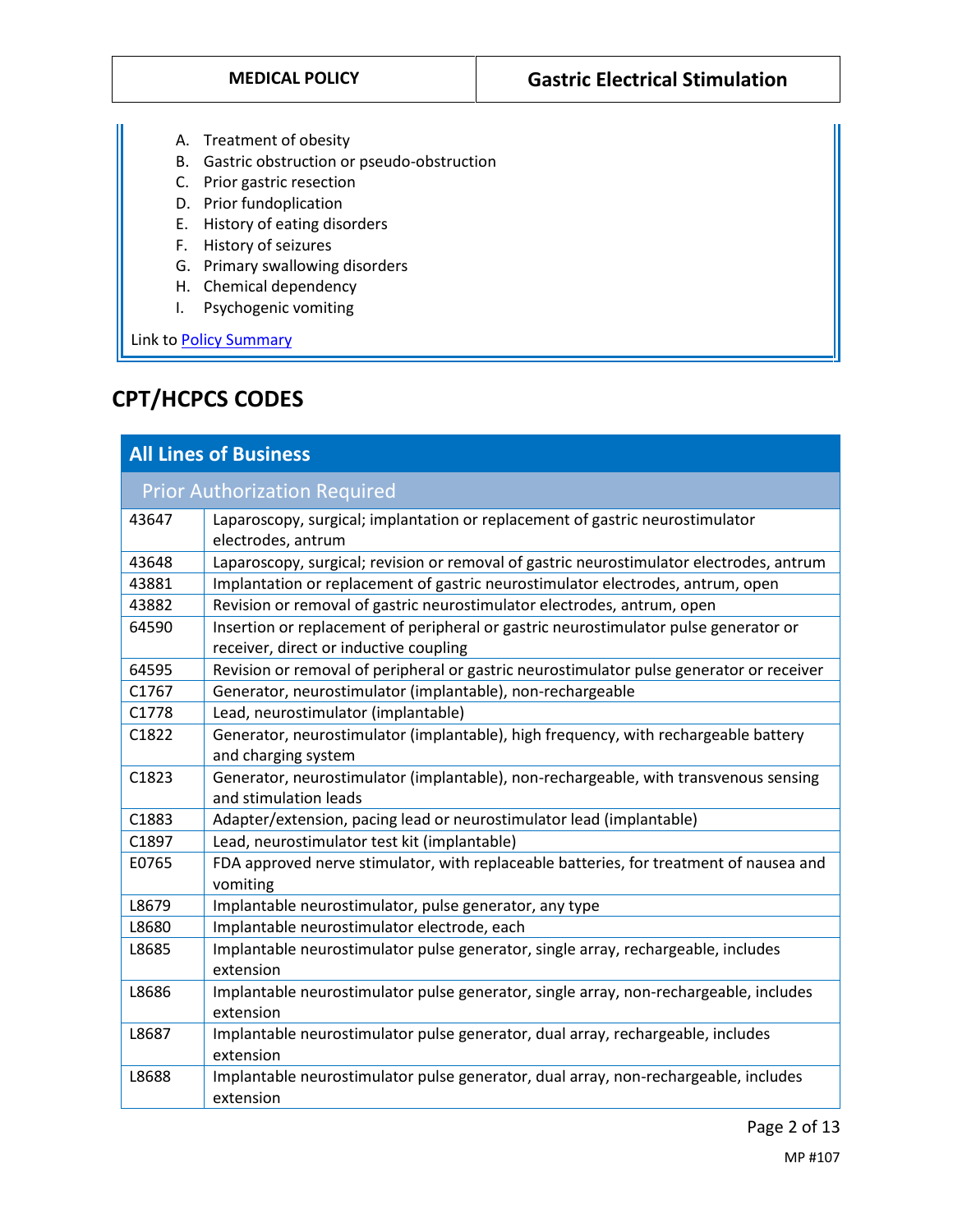| <b>No Prior Authorization Required</b>                                                        |                                                                                                                                                                           |  |
|-----------------------------------------------------------------------------------------------|---------------------------------------------------------------------------------------------------------------------------------------------------------------------------|--|
| 95980                                                                                         | Electronic analysis of implanted neurostimulator pulse generator system (eg, rate, pulse                                                                                  |  |
|                                                                                               | amplitude and duration, configuration of wave form, battery status, electrode                                                                                             |  |
|                                                                                               | selectability, output modulation, cycling, impedance and patient measurements) gastric                                                                                    |  |
|                                                                                               | neurostimulator pulse generator/transmitter; intraoperative, with programming                                                                                             |  |
| 95981                                                                                         | Electronic analysis of implanted neurostimulator pulse generator system (eg, rate, pulse<br>amplitude and duration, configuration of wave form, battery status, electrode |  |
|                                                                                               | selectability, output modulation, cycling, impedance and patient measurements) gastric                                                                                    |  |
|                                                                                               | neurostimulator pulse generator/transmitter; subsequent, without reprogramming                                                                                            |  |
| 95982                                                                                         | Electronic analysis of implanted neurostimulator pulse generator system (eg, rate, pulse                                                                                  |  |
|                                                                                               | amplitude and duration, configuration of wave form, battery status, electrode                                                                                             |  |
|                                                                                               | selectability, output modulation, cycling, impedance and patient measurements) gastric                                                                                    |  |
|                                                                                               | neurostimulator pulse generator/transmitter; subsequent, with reprogramming                                                                                               |  |
| <b>Unlisted Codes</b>                                                                         |                                                                                                                                                                           |  |
| All unlisted codes will be reviewed for medical necessity, correct coding, and pricing at the |                                                                                                                                                                           |  |
| claim level. If an unlisted code is billed related to services addressed in this policy then  |                                                                                                                                                                           |  |
| prior-authorization is required.                                                              |                                                                                                                                                                           |  |
| 43659                                                                                         | Unlisted laparoscopy procedure, stomach                                                                                                                                   |  |
| 43999                                                                                         | Unlisted procedure, stomach                                                                                                                                               |  |
|                                                                                               |                                                                                                                                                                           |  |

## **DESCRIPTION**

Gastric Electrical Stimulation (GES) for Gastroparesis

Gastroparesis is a "gastrointestinal motility disorder defined by delayed gastric emptying without evidence of physical obstruction."<sup>1</sup> Although diabetes is the most common cause of gastroparesis, most people have idiopathic gastroparesis (i.e. gastroparesis of unknown cause). Typically, gastroparesis produces symptoms of nausea, vomiting (usually of undigested food), and early satiety (feeling full after eating only a small amount of food). Patients with uncontrolled, chronic nausea and vomiting may eventually become severely dehydrated and malnourished; thus requiring hospitalization for fluid restoration and nutritional support.

Gastric electrical stimulation (GES) (i.e., gastric pacing) is a surgical treatment for chronic, intractable nausea and vomiting secondary to gastroparesis. GES works by delivering timed electrical impulses to the gastric muscles to stimulate gastric activity; therefore, improving stomach emptying and relieving symptoms. The device consists of electrodes and a pulse generator, which are implanted on to the greater curvature of the stomach (electrodes) and in an abdominal wall pocket (pulse generator). The electrodes then deliver electrical stimulation to the stomach according to pre-operatively programmed parameters in the pulse generator.

### Gastric Electrical Stimulation (GES) for Obesity

Although the potential mechanism of action is unknown, GES has been purported as a surgical treatment for morbid obesity. Research indicates the electrical stimulation of the device might reduce biochemicals involved in appetite and satiety; thus producing early satiety with subsequent reduced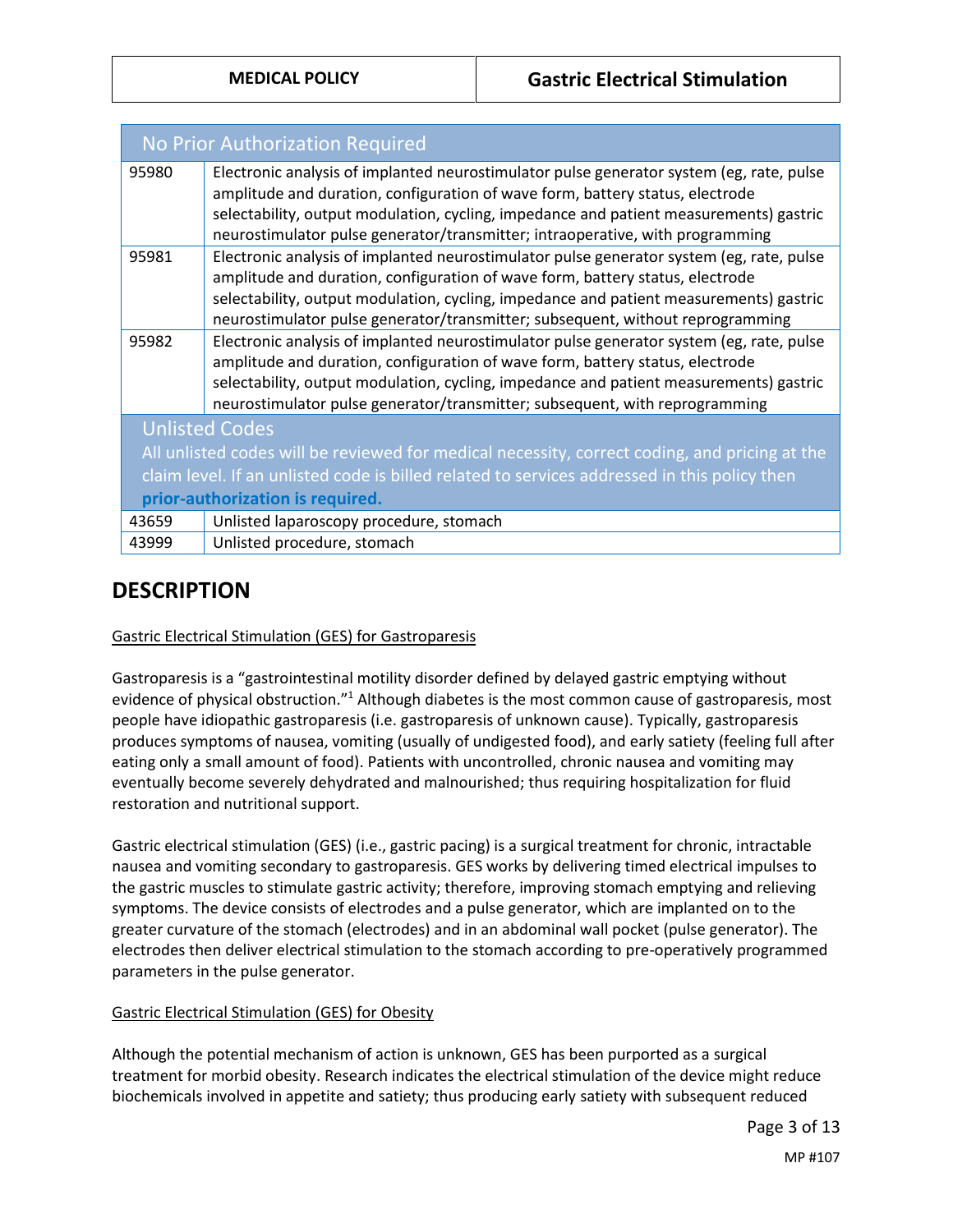food intake and weight loss.

### **REVIEW OF EVIDENCE**

A review of the ECRI, Hayes, Cochrane, and PubMed databases was conducted regarding the use of gastric electrical stimulation as a treatment of chronic gastroparesis. Below is a summary of the available evidence identified through March 2021.

### **Gastric Electrical Stimulation (GES) for Gastroparesis**

#### Systematic Reviews

• In 2018 (updated 2021), Hayes published an evidence review evaluating the clinical utility of gastric electrical stimulation (GES) for gastroparesis.<sup>1</sup> The review included 12 studies (3 randomized crossover trials, 6 pretreatment/posttreatment studies, 1 nonrandomized comparative study, 1 comparative cohort study, and 1 compilation of case series). The sample sizes ranged from 18 to 233 patients and follow-up times varied from 1 month to 4.7 years. The primary outcomes of interest were gastroparesis symptom severity, gastric retention, health-related quality of life (HRQOL), body weight, need for nutritional support, medication use, hospitalization for severe symptoms, complications and mortality.

The results of the nonrandomized studies indicate GES may relieve gastroparesis symptoms, improve gastric emptying, HRQOL, jejunostomy-tube usage, weight gain, and medication use; and may eliminate or reduce the need for nutritional support. However, these studies were deemed to be of very poor to fair quality due to significant methodological limitations. In contrast, the randomized trials (n=32-55) found no difference in GES efficacy when the device was turned on versus when it was turned off. Only one study demonstrated a statistically significant improvement in vomiting frequency, and no studies demonstrated a statistically significant improvement in HRQOL. The Hayes review theorized this could be due to lack of a washout period between the on and off phases, carryover effects, and masked GES effects. Compared to baseline, 3 studies (n=113- 255) reported partial or complete relief of symptoms in 70-80% of patients, and 2 studies demonstrated statistically significant reductions in mean symptom scores (follow-up: 1.4 to 4.7 years). The same studies reported a statistically significant 91% decrease in patients' need for enteral nutrition; an 89% decrease in jejunostomy-tube usage; and a 35% improvement in mean QOL score.

Hayes rated the body's overall quality of evidence as "large in size and low in quality," due to inconsistent findings and methodological limitations in individual studies (e.g. small sample sizes, lack of control groups, high attrition rates, and inadequate follow-up periods). However, based on positive findings from the nonrandomized studies and the inconclusive results from the randomized studies, Hayes gave a "C" rating (potential but unproven benefit) for GES for the treatment of drugrefractory gastroparesis. Hayes also indicated the need for additional good-quality randomized controlled trials with a placebo or device comparator to evaluate the efficacy and safety of GES for gastroparesis.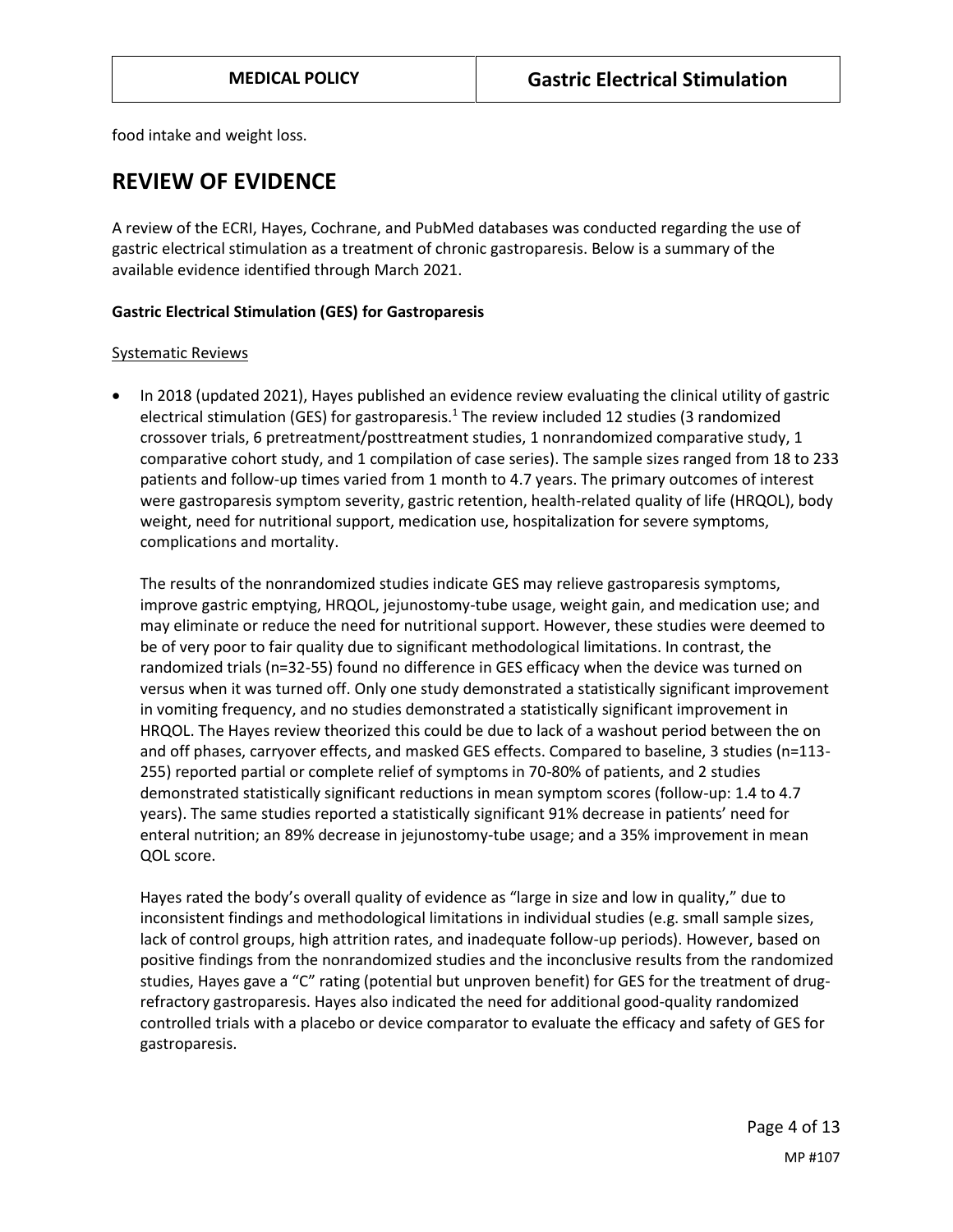- In 2019, ECRI conducted an evidence review assessing the safety and efficacy of the Enterra II Therapy System for the treatment of gastroparesis.<sup>2</sup> Searching the literature through April 2019, 7 studies were ultimately included for review. Outcomes of interest included symptoms, nutrition, additional treatments, and AEs at one- to five-year follow-up in patients with intractable gastroparesis. Follow-up ranged from 1 to 3 years. One systematic review was inconclusive because of low study quality and variable outcome reporting methods. Studies reported symptom relief with GES, complications in 5% to 15% of patients, and few serious adverse events. Three prospective (n = 380,  $n = 119$ ,  $n = 151$ ) and two retrospective ( $n = 266$ ,  $n = 113$ ) case series reported that 45% to 80% of patients experienced symptom relief at one- to three-year follow-up; 67% to 75% of patients with feeding aids returned to normal eating. However, 11% to 12% of patients required Enterra removal, and up to 58% required additional interventions for gastroparesis. One retrospective, nonrandomized study (n = 103) reported that more patients achieved relief with gastrectomy (87%) than with Enterra (67%). Across all studies, reported adverse event (AE) and complication rates were 5% to 15%. Investigators concluded that while many studies suggest some efficacy and symptom relief in some patients, evidence for Enterra II remains "inconclusive" given studies' lack of control groups, randomization, or blinding; retrospective design; and single-center focus.
- In 2017, Levinthal and colleagues conducted a systematic review and meta-analysis evaluating gastric electrical stimulation (GES) for gastroparesis.<sup>3</sup> Independent reviewers systematically identified eligible studies, assessed quality, and extracted data. The outcomes of interest were changes in total symptom severity (TSS) score, adverse events (AE) related to the device, perioperative mortality, and reoperations and/or device removals.

The authors identified 5 publications which used a randomized double-blind cross-over design to evaluate the effect of GES on gastroparesis. Randomization was done by assigning patients to periods with and without activation of the stimulator. Follow-up duration varied from 8 days to 6 months. The authors identified an additional 13 nonrandomized studies that examined the GES effects on gastroparesis symptoms prior to and after activation of the stimulator. The results of the randomized studies indicated no significant difference in symptoms severity between the GES on versus off states for vomiting frequency, nausea severity, satiety, and bloating. In contrast, the results of the nonrandomized studies showed statistically significant reductions in post-operative total symptoms severity scores when compared to baseline scores.

In regards to AEs, a total of 7 publications included AE data and reported rates of 8.7% during the immediate post-operative time period (within 30 days). Of 1,176 operations, the in hospital mortality rate was 1.4% within 30 days post-GES operation. Studies with longer-term follow-up also reported rates of 8.4% for device removal and 11.1% for repeated operations related to the implanted stimulator.

Strengths of this study include the systematic gathering of evidence, assessment of quality, extraction of data by several independent authors, and the assessment of heterogeneity prior to conducting a meta-analysis. Limitations were identified in the low quality of selected studies and potential publication bias due to the exclusion of non-English studies and studies before 1990. The authors noted a limitation in the conflicting results between the randomized and nonrandomized studies, and theorized this was due to bias in the nonrandomized studies. Due to the conflicting results, the authors concluded, "a call to caution is especially important considering the cost and the potential surgical complication after GES with a resulting need for repeated interventions."<sup>3</sup>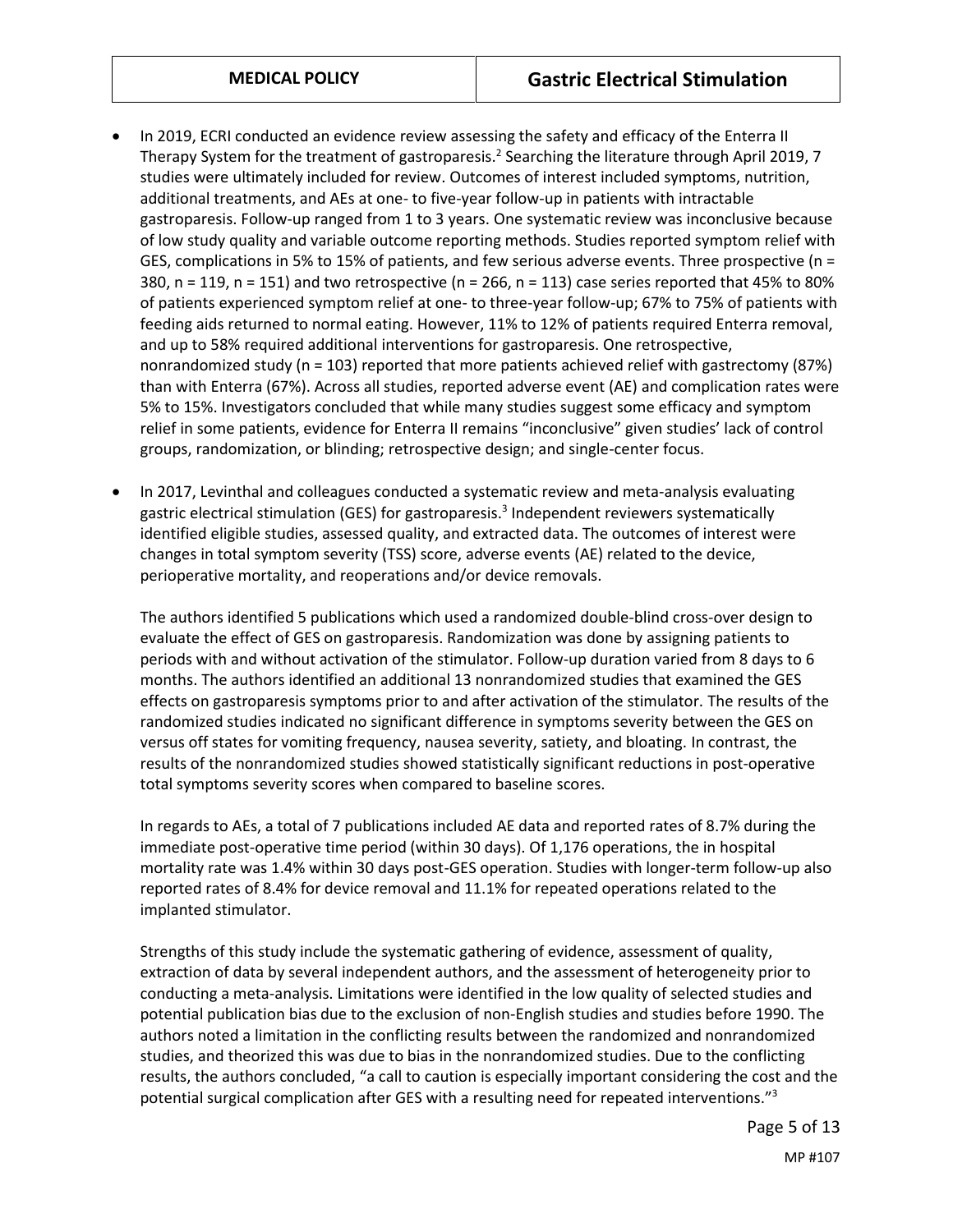In 2015, Lal et al. conducted a systematic review to evaluate gastric electrical stimulation (GES) with the Enterra™ System.<sup>4</sup> Independent reviewers systematically identified eligible studies, assessed quality, and extracted data. The outcomes of interest were gastroparesis symptom scores, gastric emptying time, nutritional status, quality of life, medication usage, weight, and BMI. Due to significant heterogeneity between studies, meta-analysis was not appropriate.

The authors identified 21 studies eligible for inclusion, of which 3 were crossover studies and 18 were prospective cohort studies. Due to the nonrandomized design of most studies, overall risk of bias was determined to be medium to high. Although not always statistically significant, all studies indicated symptom improvement in patients implanted with GES. In regards to gastric emptying, seven studies reported a significant improvement in time to gastric emptying while 7 studies showed no significant change in gastric emptying time. The authors also noted that patients in some studies continued to use prokinetics during the study, which might have confounded the results. All publications reported an improvement in quality of life, especially in the physical and mental components. Although hospital admission rates were reduced after GES, only one study found a significant reduction in the post-operative use of prokinetics and antiemetics. Device related complications occurred in 5% to 14% of patients, and were commonly due to infection, migration or erosion of the device, and dislodged electrodes.

Strengths of this study include the use of PRISMA methodology for conducting the systematic collection of evidence, the assessment of bias using the Cochrane review guidelines, and quality assessment using CONSORT guidelines. Limitations were identified in the poor quality of selected studies and the inability to conduct a meta-analysis due to significant heterogeneity. The authors concluded that the current evidence shows some clinical utility; however, "high-quality, large clinical trials are needed to establish the efficacy of this therapy and to identify the patients for whom this therapy is inappropriate."<sup>4</sup>

#### Randomized Controlled Trials (RCTs)

 In 2020, Ducrotte and colleagues conducted a multicenter, randomized double-blind trial with crossover to study the efficacy of gastric electric stimulation (GES) in patients with refractory vomiting, with or without gastroparesis.<sup>5</sup> In total, 172 patients were implanted with a GES device, which was left unactivated until patients were randomly assigned to groups that received 4 months of stimulation or no stimulation (control group.) Of the 172 patients, 149 patients crossed over to the other group after 4 months. Patients were examined at the end of each 4-month period (at 5 and 9 months after implantation). Primary endpoints were vomiting score, ranging from 0 (daily vomiting) to 4 (no vomiting), and the quality of life, assessed by the Gastrointestinal Quality of Life Index scoring system. Secondary endpoints were changes in other digestive symptoms, nutritional status, gastric emptying, and control of diabetes. During both phases, vomiting scores were superior in the group with the device activated (median score, 2) than the control group (median score, 1; P < .001), in diabetic and nondiabetic patients. However, gastric emptying did not differ between groups, and the treatment group did not experience an increased quality of life. Adverse events were also common (26.1% of patients who received implants). Limitations included the use of a nonvalidated, nonlinear 5-point vomiting frequency scale, lack of patients with gastroparesis, and a lack of established patient selection criteria.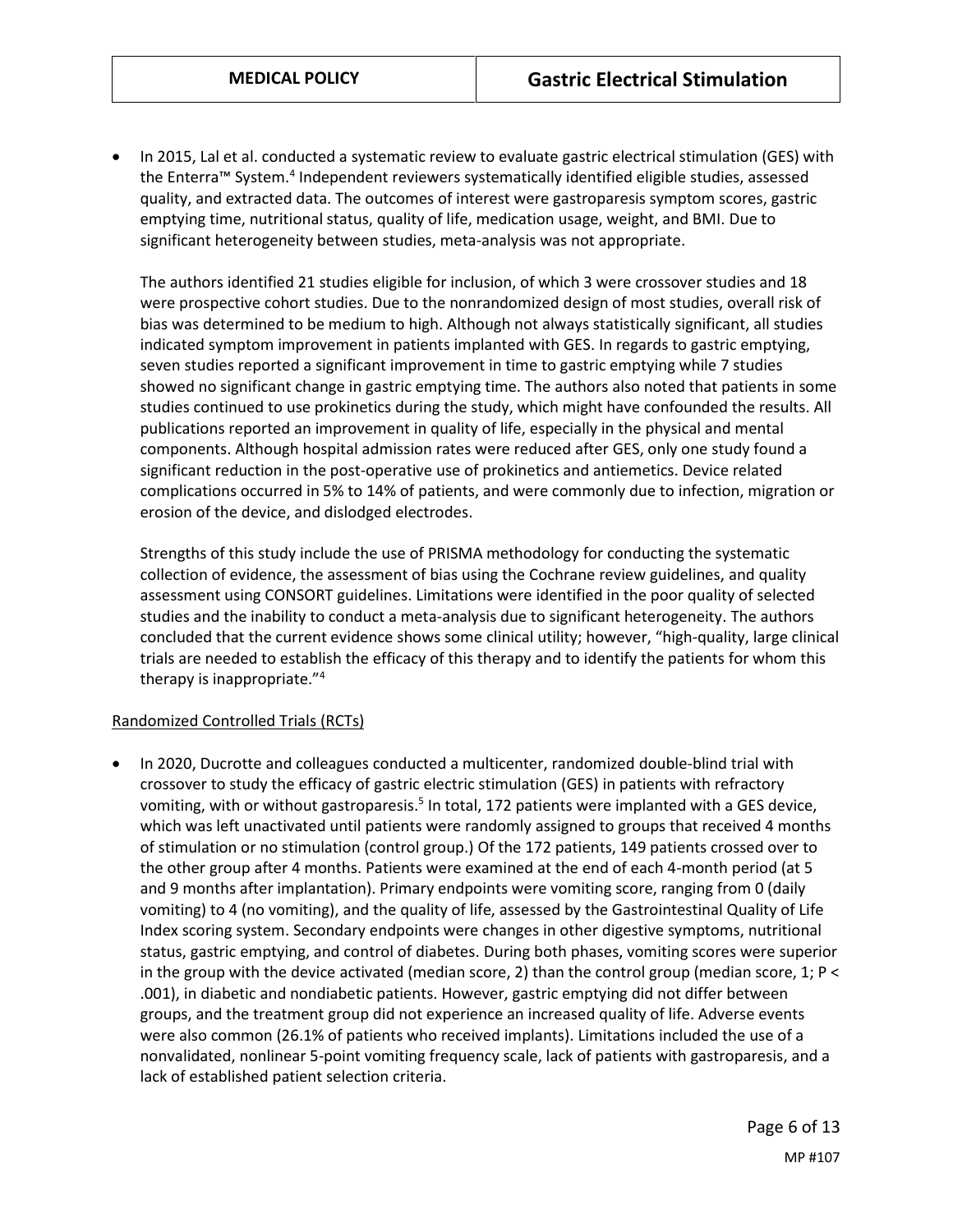Four additional RCTs were identified that evaluated gastric electrical stimulation in drug-refractory gastroparesis patients.<sup>6-9</sup> All studies were selected for inclusion in the systematic reviews described above.

### Nonrandomized Studies

 In 2016, Heckert and colleagues conducted a prospective cohort study to determine the effectiveness of gastric electric stimulation (GES) for treatment for refractory symptoms of gastroparesis, the improvement in specific symptoms of gastroparesis, and clinical factors impacting on outcome.<sup>10</sup> A total of 151 patients with refractory gastroparesis (72 diabetic, 73 idiopathic, and 6 other) were recruited to undergo GES and followed-up for 1 year. The outcomes of interest were changes in baseline symptom severity scores (measured using the PAGI-SYM: Patient Assessment of Gastrointestinal Disorders Symptom Severity Index) and the therapeutic response (measured using the CPGAS: Clinical Patient Grading Assessment Scale).

A total of 13 patients were lost to follow-up. Of the 138 patients with follow-up data, 75% showed some level of improvement in CPGAS scores and 43% were at least moderately improved. Both diabetic and idiopathic patients showed clinical improvement; however, improvement was statistically significantly higher in diabetic patients when compared to idiopathic patients. The most symptom improvement after GES was seen in nausea, loss of appetite, and early satiety. The results also indicated vomiting improved in both diabetic and idiopathic patients; however, diabetic patients had a significantly greater reduction. Strengths of this study include the increased sample size and extended follow-up period. Limitations were identified in the nonrandomized observational design, lack of objective outcome measures, and losses to follow-up.

 Two additional nonrandomized studies were identified that assessed gastric electrical stimulation in drug-refractory gastroparesis patients.<sup>11,12</sup> Both studies were selected for inclusion in the systematic reviews described above.

### **Gastric Electrical Stimulation (GES) for Obesity**

A review of the ECRI, Hayes, Cochrane, and PubMed databases was conducted regarding the use of gastric electrical stimulation as a treatment of obesity. Below is a summary of the available evidence identified through March 2021.

### Systematic Reviews

• In 2014, Cha et al. conducted a systematic review to evaluate gastric electrical stimulation to treat obesity.<sup>13</sup> Independent reviewers systematically identified eligible studies, assessed quality, and extracted data. The outcomes of interest included weight loss, changes in satiety/appetite, gastric emptying rate, blood pressure, neurohormone levels or biochemical markers (e.g., ghrelin or HbA1c), and safety. Due to significant heterogeneity between studies, meta-analysis was determined to be inappropriate.

The authors identified 30 studies eligible for inclusion, most of which were nonrandomized (n=26). All studies were determined to be of poor quality due to very small sample sizes (most had fewer than 30 participants) and very high attrition rates (most had more than 50% drop-out by the end of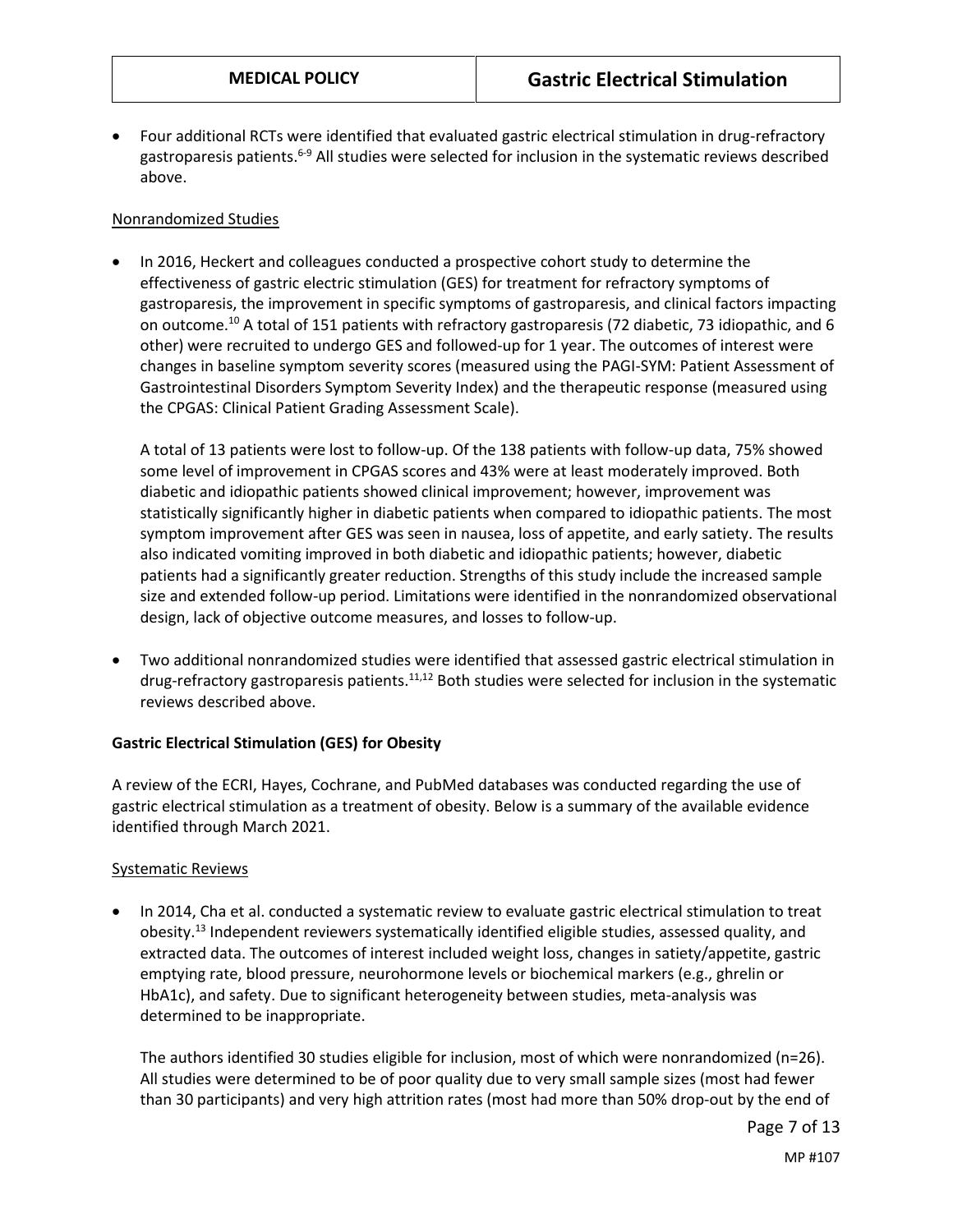the trial). Almost all studies indicated statistically significant weight loss during the first 12 months. Only a small proportion of studies evaluated long-term efficacy beyond one year, and found maintenance of weight loss. Significant reductions were also identified in Hb1Ac levels and blood pressure. Results were inconsistent regarding neurohormone levels or biochemical markers and gastric emptying rates. Gastric penetration was the most common complication during implantation; however, all studies reported that this was corrected immediately without any serious consequences. Other complications reported were lead dislodgement and/or lead failure and batter problems.

Strengths of this study include the systematic review of literature following a pre-defined protocol and evaluation of methodological quality by two independent reviewers. Strength was also found in the assessment of heterogeneity to determine the appropriateness of conducting a meta-analysis. Limitations were identified in the poor quality of selected studies (small sample sizes, and high attrition rates), lack of randomized controlled trials, and the inability to conduct a meta-analysis. The authors concluded, "GES holds great promises to be an effective obesity treatment; however, stronger evidence is required through more studies with a standardized way of carrying out trials and reporting outcomes, to determine the long-term effect of GES on obesity."<sup>13</sup>

### Randomized Controlled Trials (RCTs)

Two RCTs were identified that evaluated gastric electrical stimulation for the treatment of obesity.<sup>14,15</sup> Both studies were selected for inclusion in the systematic review described above.

#### Nonrandomized Studies

Five nonrandomized studies were identified that assessed gastric electrical stimulation in drugrefractory gastroparesis patients.<sup>16-21</sup> All but one of these studies<sup>21</sup> were selected for inclusion in the systematic review described above.

## **CLINICAL PRACTICE GUIDELINES**

### **Gastric Electrical Stimulation (GES) for Gastroparesis**

#### National Institute for Health and Care Excellence (NICE)

The 2014 NICE evidence-based clinical practice guideline on gastroelectrical stimulation for gastroparesis stated, "current evidence on the efficacy and safety of gastric electrical stimulation for gastroparesis is adequate to support the use of this procedure with normal arrangements for clinical governance, consent and audit."<sup>22</sup> The NICE guideline also recommends further research on the longterm effects and durability of the procedure.

### American College of Gastroenterology (ACG)

The 2013 ACG evidence-based clinical practice guideline for the management of gastroparesis stated, "GES may be considered for compassionate treatment in patients with refractory symptoms, particularly nausea and vomiting (conditional recommendation, moderate level of evidence)." $^{23}$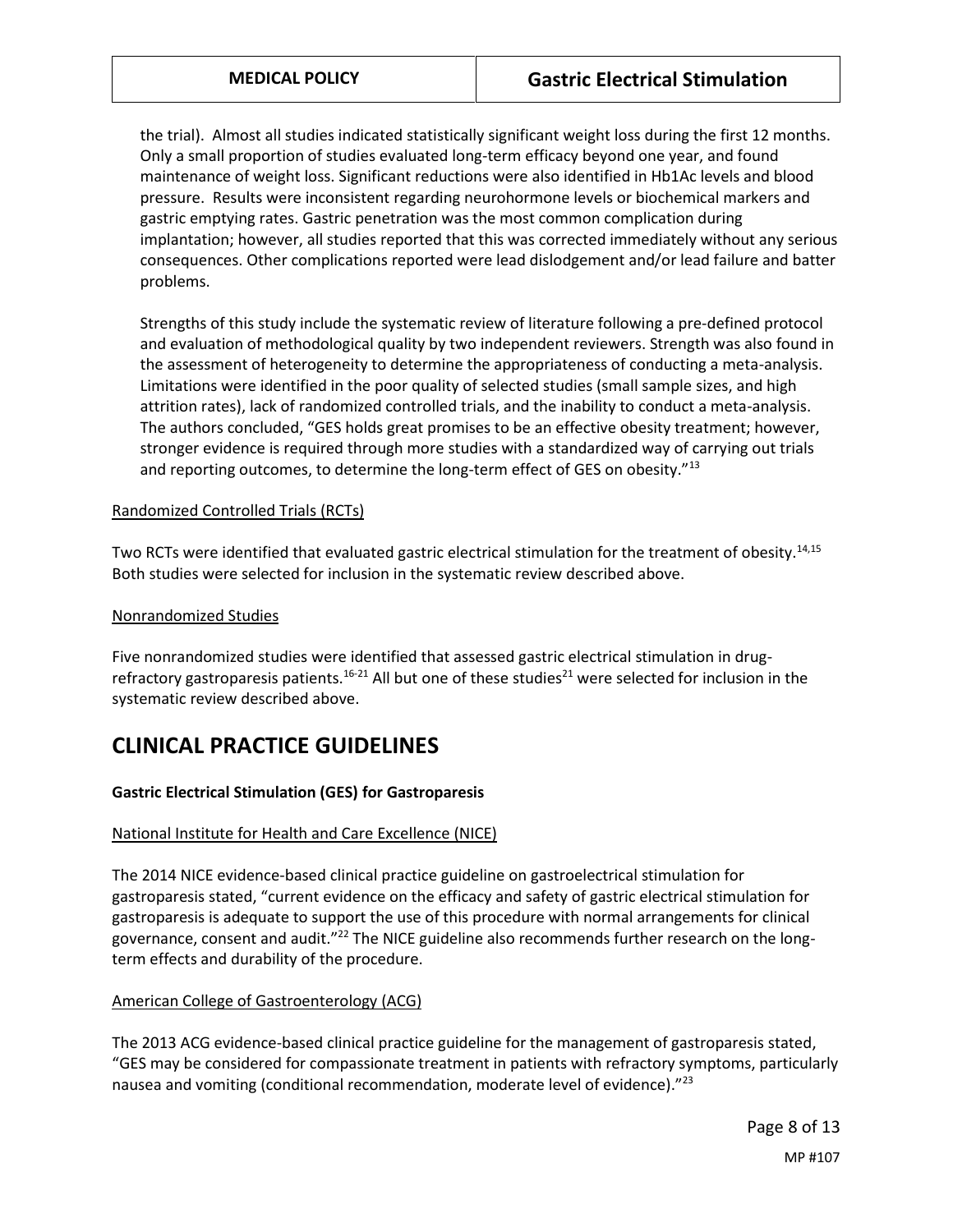The guideline also recommended documentation of delayed gastric emptying with scintigraphy (strong recommendation, high level of evidence) before treatment with gastric electrical stimulation (strong recommendation, moderate level of evidence).

### **Gastric Electrical Stimulation (GES) for Obesity**

No clinical practice guidelines were identified regarding the use of gastric electrical stimulation for the treatment of obesity.

# <span id="page-8-0"></span>**CENTERS FOR MEDICARE & MEDICAID SERVICES**

As of 4/6/2020, no Centers for Medicare & Medicaid (CMS) coverage guidance was identified which addresses gastric electrical stimulation for the treatment of any indication.

## **POLICY SUMMARY**

There is enough evidence to suggest that gastric electrical stimulation (GES) may improve chronic, intractable nausea and vomiting in patients with gastroparesis that has not responded to medication. There is a significant lack of effective treatment options for patients with debilitating gastroparesis; therefore, GES may be appropriate in carefully selected patients with gastroparesis. There is not enough evidence on the efficacy and safety of GES for treating morbid obesity. Also, GES is only FDA-approved for the treatment of chronic, intractable (drug refractory) nausea and vomiting secondary to gastroparesis of diabetic or idiopathic etiology; therefore, the use of GES for obesity would be an inappropriate use of the device.

## **INSTRUCTIONS FOR USE**

Company Medical Policies serve as guidance for the administration of plan benefits. Medical policies do not constitute medical advice nor a guarantee of coverage. Company Medical Policies are reviewed annually and are based upon published, peer-reviewed scientific evidence and evidence-based clinical practice guidelines that are available as of the last policy update. The Companies reserve the right to determine the application of Medical Policies and make revisions to Medical Policies at any time. Providers will be given at least 60-days notice of policy changes that are restrictive in nature.

The scope and availability of all plan benefits are determined in accordance with the applicable coverage agreement. Any conflict or variance between the terms of the coverage agreement and Company Medical Policy will be resolved in favor of the coverage agreement.

## **REGULATORY STATUS**

### Mental Health Parity Statement

Coverage decisions are made on the basis of individualized determinations of medical necessity and the experimental or investigational character of the treatment in the individual case. In cases where medical necessity is not established by policy for specific treatment modalities, evidence not previously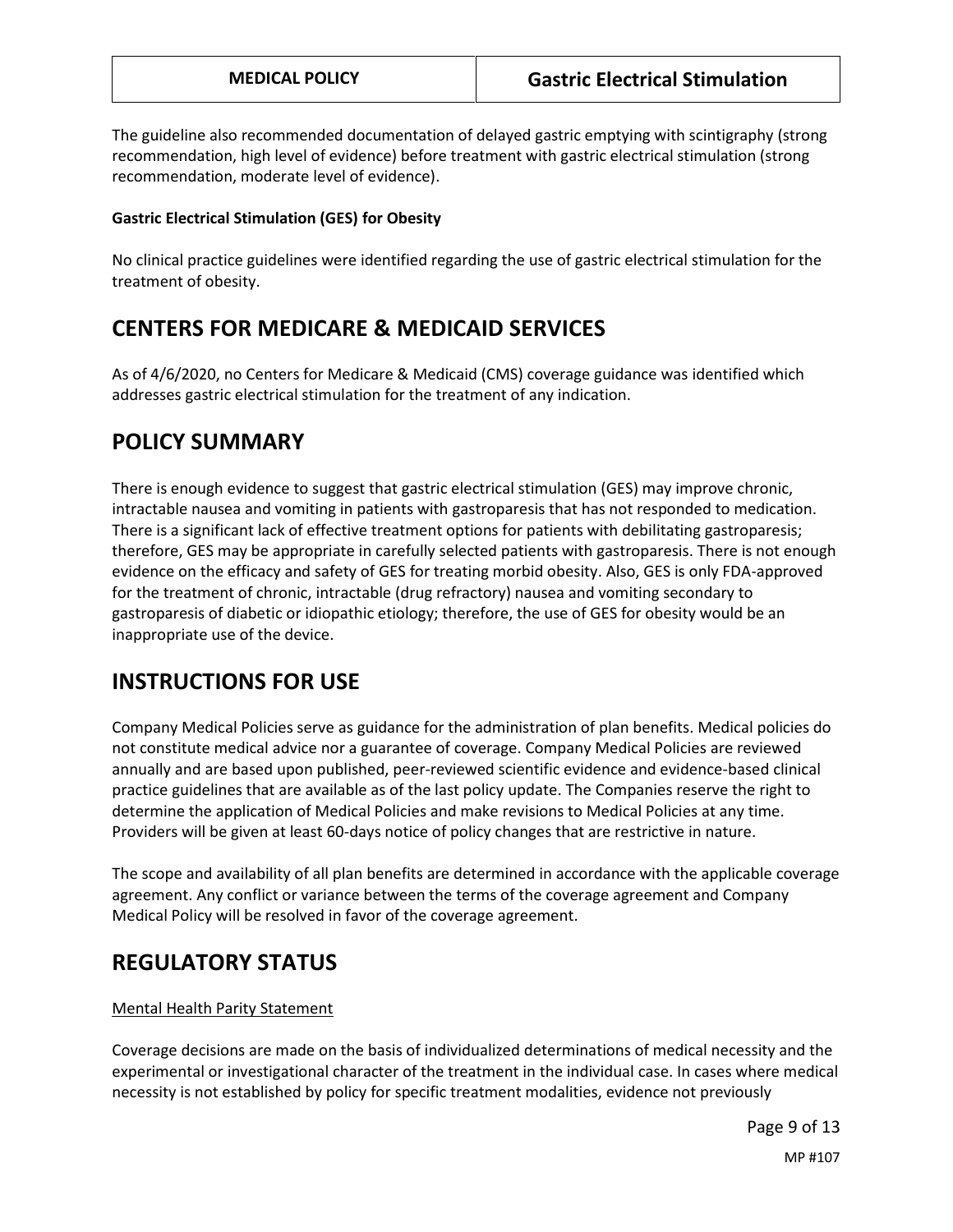considered regarding the efficacy of the modality that is presented shall be given consideration to determine if the policy represents current standards of care.

#### U.S. Food and Drug Administration

The Enterra Therapy System (Medtronic, Inc.) is the only gastric electrical stimulation device for gastroparesis treatment approved by the U.S. Food and Drug Administration.<sup>24</sup> The device received approval on March 31, 2000, under a Humanitarian Device Exemption (HDE).

### *Humanitarian Device Exemption (HDE) 25,26*

HDE is a special FDA approval that allows a device to be marketed on a limited basis provided that:

- 1. The device is used to treat or diagnose a disease or condition that affects or is manifested in fewer than 4,000 individuals in the United States per year
- 2. The device would not be available to a person with such a disease or condition unless the exemption is granted
- 3. No comparable device is available to treat or diagnose the disease or condition; and
- 4. The device will not expose patients to an unreasonable or significant risk of illness or injury, and the probable benefit to health from using the device outweighs the risk of injury or illness from its use, taking into account the probable risks and benefits of currently available devices or alternative forms of treatment

HDE applications are not required to contain the results of scientifically valid clinical investigations demonstrating that the device is effective for its intended purpose. The application, however, must contain sufficient information for FDA to determine that the device does not pose an unreasonable or significant risk of illness or injury. The labeling must also indicate that the effectiveness of the device for the specific indication has not been demonstrated.

Humanitarian use devices may only be used in facilities that have obtained an institutional review board (IRB) approval to oversee the usage of the device in the facility, and after an IRB has approved the use of the device to treat or diagnose the specific rare disease. The HDE holder (defined as the person who or entity that obtains the approval of an HDE from FDA) is responsible for ensuring that a device approved under an HDE is administered only in facilities having an IRB constituted and acting in accordance with the FDA's regulation governing IRBs (21 CFR Part 56), including continuing review of use of the device.

### *Enterra™ Therapy System Indications/Contraindications for Use<sup>24</sup>*

Indications:

 For the treatment of chronic, intractable (drug-refractory) nausea and vomiting secondary to gastroparesis of diabetic or idiopathic etiology.

Contraindications:

- Gastric obstruction or pseudo-obstruction
- Prior gastric resection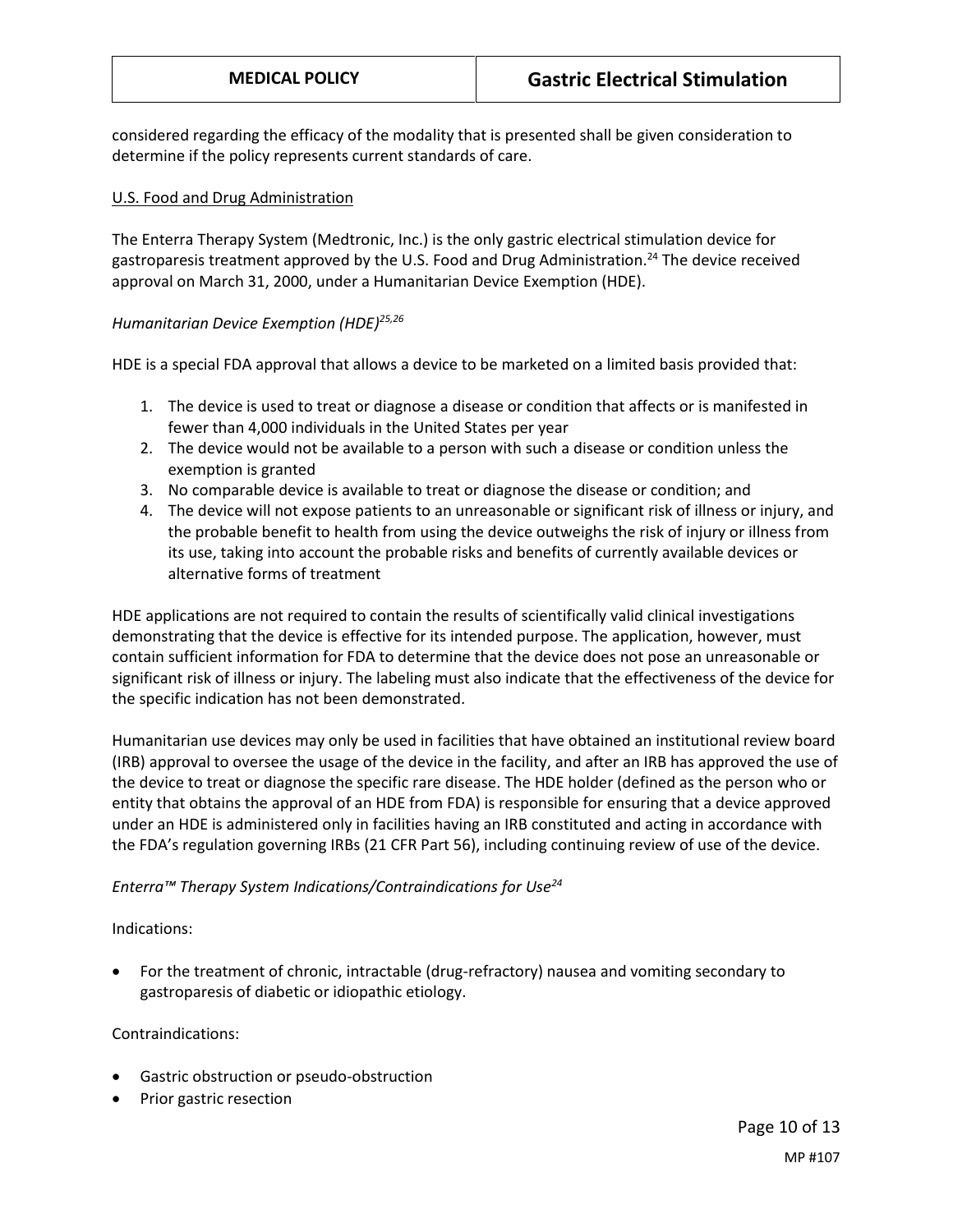- Prior fundoplication
- History of eating disorders
- History of seizures
- Primary swallowing disorders
- Chemical dependency
- Psychogenic vomiting

The manufacturer also states that the safety of the Enterra™ device has not been established for patients who are pregnant or for those who are under the age of 18 or over the age of 70. Also, the Enterra™ system may be affected by or adversely affect cardiac pacemakers,

cardioverters/defibrillators, external defibrillators, magnetic resonance imaging (MRI), ultrasonic equipment, electrocautery, radiation therapy, and theft detectors.

Note: There is currently no U.S. FDA approved gastric electrical stimulation device for the treatment of obesity.

## **REFERENCES27-30**

- 1. Hayes Inc. Gastric Electrical Stimulation For Gastroparesis. [https://evidence.hayesinc.com/report/dir.gast0001.](https://evidence.hayesinc.com/report/dir.gast0001) Published 2018 (updated 2021). Accessed 4/6/2021.
- 2. ECRI Institute. Enterra II Therapy System (Medtronic plc.) for Treating Gastroparesis. [https://www.ecri.org/components/ProductBriefs/Pages/7207.aspx.](https://www.ecri.org/components/ProductBriefs/Pages/7207.aspx) Published 2004 (updated 2019). Accessed 4/6/2021.
- 3. Levinthal DJ, Bielefeldt K. Systematic review and meta-analysis: Gastric electrical stimulation for gastroparesis. *Autonomic neuroscience : basic & clinical.* 2017;202:45-55
- 4. Lal N, Livemore S, Dunne D, Khan I. Gastric Electrical Stimulation with the Enterra System: A Systematic Review. *Gastroenterology research and practice.*  2015;2015:76297[2.https://www.ncbi.nlm.nih.gov/pmc/articles/PMC4515290/pdf/GRP2015-](https://www.ncbi.nlm.nih.gov/pmc/articles/PMC4515290/pdf/GRP2015-762972.pdf) [762972.pdf.](https://www.ncbi.nlm.nih.gov/pmc/articles/PMC4515290/pdf/GRP2015-762972.pdf)
- 5. Ducrotte P, Coffin B, Bonaz B, et al. Gastric Electrical Stimulation Reduces Refractory Vomiting in a Randomized Crossover Trial. *Gastroenterology.* 2020;158(3):506-514.e502
- 6. U.S. Food and Drug Administration (FDA). Summary of Safety and Probable Benefit: Enterra Therapy System[. https://www.accessdata.fda.gov/cdrh\\_docs/pdf/h990014b.pdf.](https://www.accessdata.fda.gov/cdrh_docs/pdf/h990014b.pdf) Published 1999. Accessed 4/6/2021.
- 7. Abell T, McCallum R, Hocking M, et al. Gastric electrical stimulation for medically refractory gastroparesis. *Gastroenterology.* 2003;125(2):421-428
- 8. McCallum RW, Sarosiek I, Parkman HP, et al. Gastric electrical stimulation with Enterra therapy improves symptoms of idiopathic gastroparesis. *Neurogastroenterology and motility : the official journal of the European Gastrointestinal Motility Society.* 2013;25(10):815-e636
- 9. McCallum RW, Snape W, Brody F, Wo J, Parkman HP, Nowak T. Gastric electrical stimulation with Enterra therapy improves symptoms from diabetic gastroparesis in a prospective study. *Clinical gastroenterology and hepatology : the official clinical practice journal of the American Gastroenterological Association.* 2010;8(11):947-954; quiz e116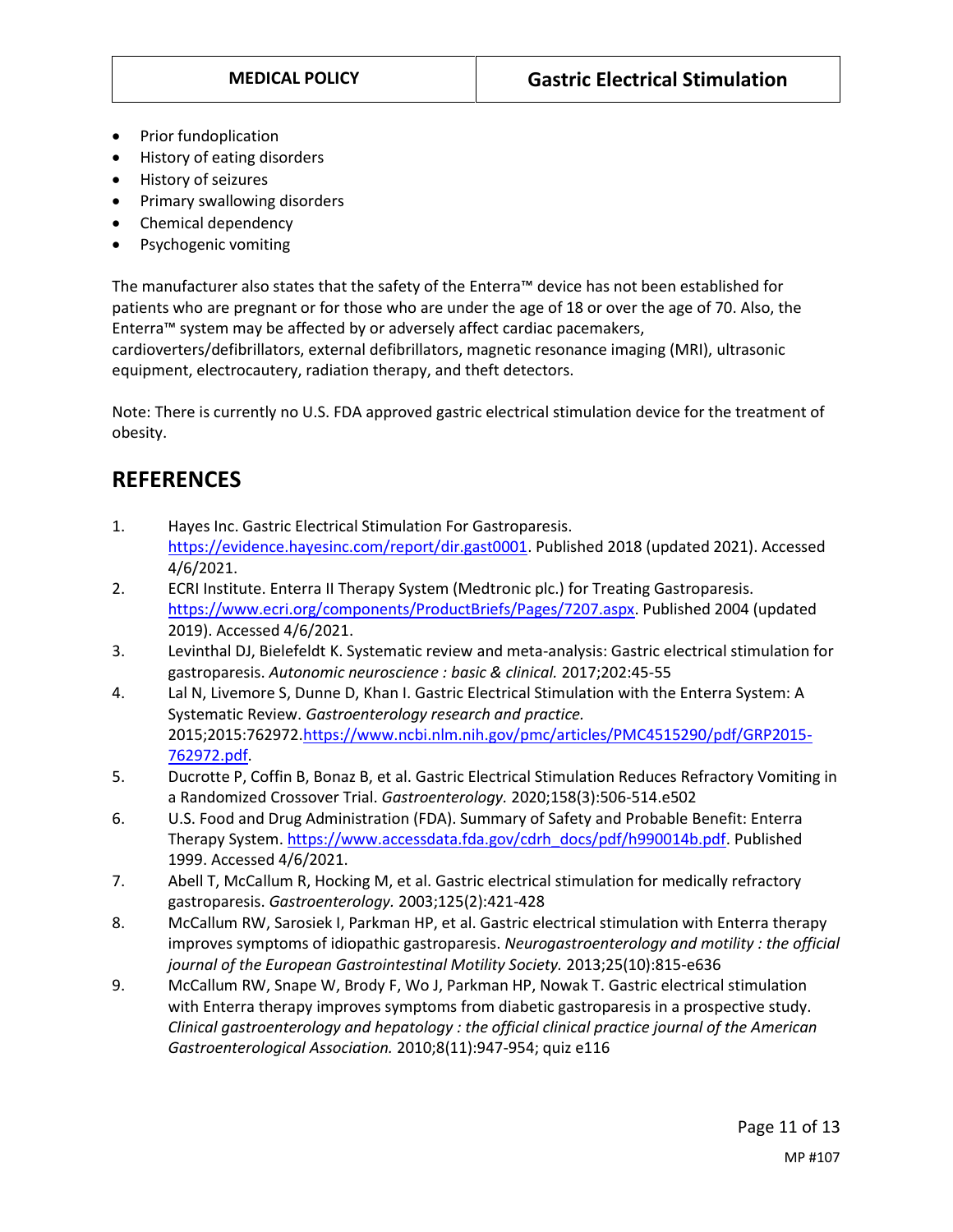- 10. Heckert J, Sankineni A, Hughes WB, Harbison S, Parkman H. Gastric Electric Stimulation for Refractory Gastroparesis: A Prospective Analysis of 151 Patients at a Single Center. *Digestive diseases and sciences.* 2016;61(1):168-175
- 11. Keller DS, Parkman HP, Boucek DO, et al. Surgical outcomes after gastric electric stimulator placement for refractory gastroparesis. *Journal of gastrointestinal surgery : official journal of the Society for Surgery of the Alimentary Tract.* 2013;17(4):620-626
- 12. Anand C, Al-Juburi A, Familoni B, et al. Gastric electrical stimulation is safe and effective: a longterm study in patients with drug-refractory gastroparesis in three regional centers. *Digestion.*  2007;75(2-3):83-89
- 13. Cha R, Marescaux J, Diana M. Updates on gastric electrical stimulation to treat obesity: Systematic review and future perspectives. *World journal of gastrointestinal endoscopy.*  2014;6(9):419-431
- 14. Korner J, Nandi A, Wright SM, et al. Implantable gastric stimulator does not prevent the increase in plasma ghrelin levels that occurs with weight loss. *Obesity (Silver Spring, Md).*  2011;19(10):1935-1939
- 15. Shikora SA, Bergenstal R, Bessler M, et al. Implantable gastric stimulation for the treatment of clinically severe obesity: results of the SHAPE trial. *Surgery for obesity and related diseases : official journal of the American Society for Bariatric Surgery.* 2009;5(1):31-37
- 16. Favretti F, De Luca M, Segato G, et al. Treatment of morbid obesity with the Transcend Implantable Gastric Stimulator (IGS): a prospective survey. *Obesity surgery.* 2004;14(5):666-670
- 17. Shikora SA. Implantable gastric stimulation for the treatment of severe obesity. *Obesity surgery.*  2004;14(4):545-548
- 18. Cigaina V, Hirschberg AL. Gastric pacing for morbid obesity: plasma levels of gastrointestinal peptides and leptin. *Obesity research.* 2003;11(12):1456-1462
- 19. De Luca M, Segato G, Busetto L, et al. Progress in implantable gastric stimulation: summary of results of the European multi-center study. *Obesity surgery.* 2004;14 Suppl 1:S33-39
- 20. D'Argent J. Gastric electrical stimulation as therapy of morbid obesity: preliminary results from the French study. *Obesity surgery.* 2002;12 Suppl 1:21s-25s
- 21. Paulus GF, van Avesaat M, van Rijn S, et al. Multicenter, Phase 1, Open Prospective Trial of Gastric Electrical Stimulation for the Treatment of Obesity: First-in-Human Results with a Novel Implantable System. *Obesity surgery.* 2020;30(5):1952-1960
- 22. NICE. National Institute for Health and Care Excellence Interventional Procedures Guidance: Gastroelectrical Stimulation for Gastroparesis. [https://www.nice.org.uk/guidance/ipg489.](https://www.nice.org.uk/guidance/ipg489) Published 2014. Accessed 4/6/2021.
- 23. Camilleri M, Parkman HP, Shafi MA, Abell TL, Gerson L. Clinical guideline: management of gastroparesis. *Am J Gastroenterol.* 2013;108(1):18-37; quiz 38
- 24. U.S. Food and Drug Administration (FDA). Humanitarian Device Exemption (HDE) Databse: HDE# H990014 [https://www.accessdata.fda.gov/scripts/cdrh/cfdocs/cfhde/hde.cfm?ID=H990014.](https://www.accessdata.fda.gov/scripts/cdrh/cfdocs/cfhde/hde.cfm?ID=H990014) Published 2000. Accessed 4/6/2021.
- 25. Cox L, Aaronson D, Casale TB, Honsinger R, Weber R. Allergy immunotherapy safety: location matters! *The Journal of Allergy and Clinical Immunology: In Practice.* 2013;1(5):455-457
- 26. U.S. Food and Drug Administration (FDA). Humanitarian Device Exemption (HDE): Questions and Answers. [https://www.fda.gov/downloads/MedicalDevices/DeviceRegulationandGuidance/GuidanceDocu](https://www.fda.gov/downloads/MedicalDevices/DeviceRegulationandGuidance/GuidanceDocuments/UCM389275.pdf) [ments/UCM389275.pdf.](https://www.fda.gov/downloads/MedicalDevices/DeviceRegulationandGuidance/GuidanceDocuments/UCM389275.pdf) Published 2014. Accessed 4/6/2021.